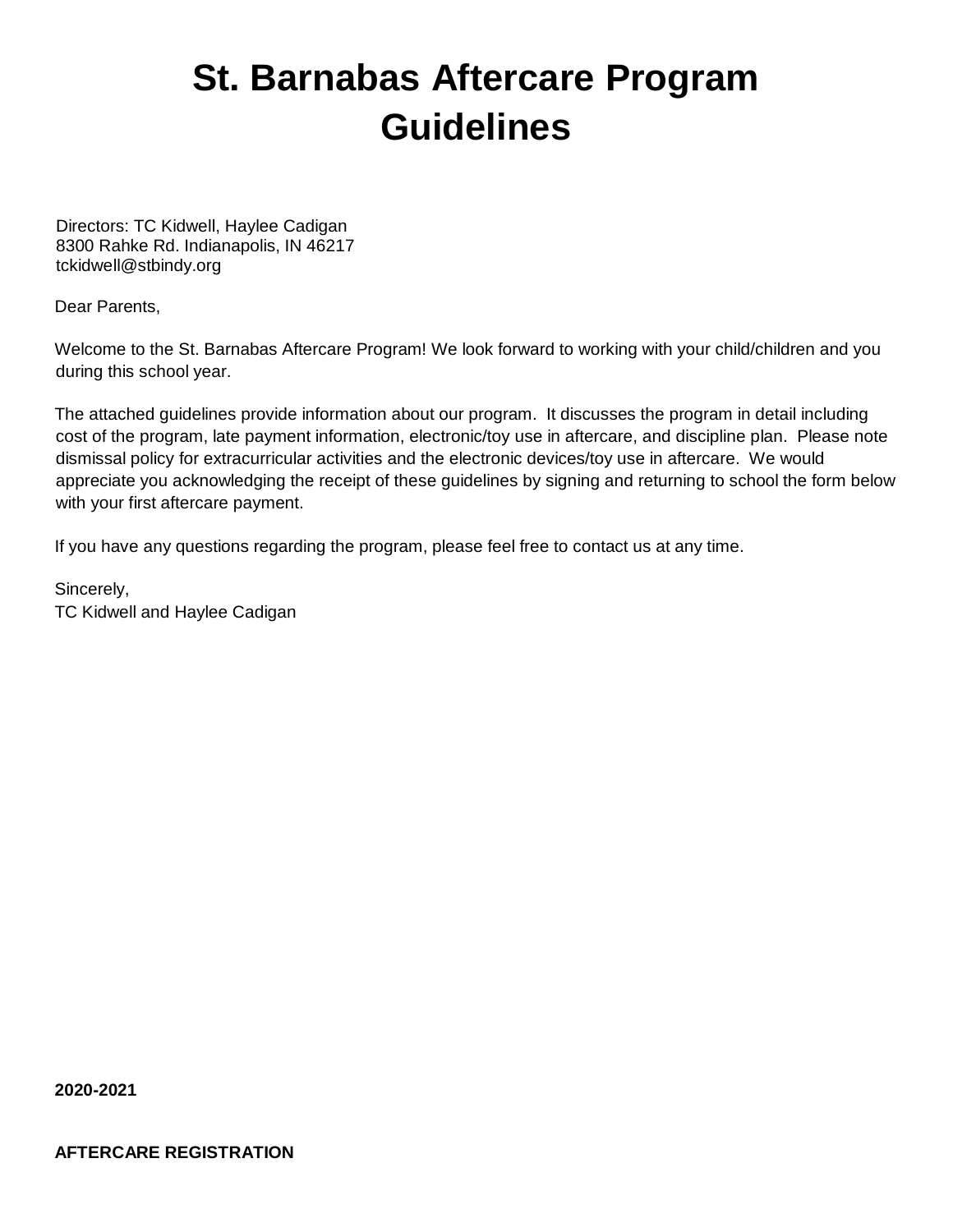*Directions: Please print this form and the aftercare guidelines. Please complete and sign. \*A registration fee of \$15.00 will be assessed the first day your student attends aftercare.*

## **CHILDREN:**

| (First and Last)                                                                                        | Grade                                                                            | RM#                 | Teacher |  |
|---------------------------------------------------------------------------------------------------------|----------------------------------------------------------------------------------|---------------------|---------|--|
| (First and Last)                                                                                        | Grade                                                                            | RM#                 | Teacher |  |
| (First and Last)                                                                                        | Grade                                                                            | RM#                 | Teacher |  |
| (First and Last)                                                                                        | Grade                                                                            | RM#                 | Teacher |  |
| (First and Last)                                                                                        | Grade                                                                            | RM#                 | Teacher |  |
| <b>PARENT/GUARDIANS NAMES:</b>                                                                          |                                                                                  |                     |         |  |
|                                                                                                         |                                                                                  |                     |         |  |
|                                                                                                         | STEP MOTHER: __________________________________STEP FATHER:_____________________ |                     |         |  |
|                                                                                                         |                                                                                  |                     |         |  |
|                                                                                                         |                                                                                  |                     |         |  |
|                                                                                                         |                                                                                  | <b>FATHER:</b>      |         |  |
| PLACE OF EMPLOYMENT: (PLEASE PUT A STAR NEXT TO WHO TO CALL FIRST)<br><b>MOTHER:</b><br><b>EMPLOYER</b> |                                                                                  | <b>EMPLOYER</b>     |         |  |
| <b>WORK ADDRESS</b>                                                                                     |                                                                                  | <b>WORK ADDRESS</b> |         |  |
| <b>WORK PHONE</b>                                                                                       |                                                                                  | <b>WORK PHONE</b>   |         |  |
|                                                                                                         |                                                                                  | CELL                |         |  |
| <b>CELL</b>                                                                                             |                                                                                  |                     |         |  |
|                                                                                                         |                                                                                  |                     |         |  |

\_\_\_\_\_\_\_\_\_\_\_\_\_\_\_\_\_\_\_\_\_\_\_\_\_\_\_\_\_\_\_\_\_\_\_\_\_\_\_\_\_\_\_\_\_\_\_\_\_\_\_\_\_\_\_\_\_\_\_\_\_\_\_\_\_\_\_\_\_\_\_\_\_\_\_\_\_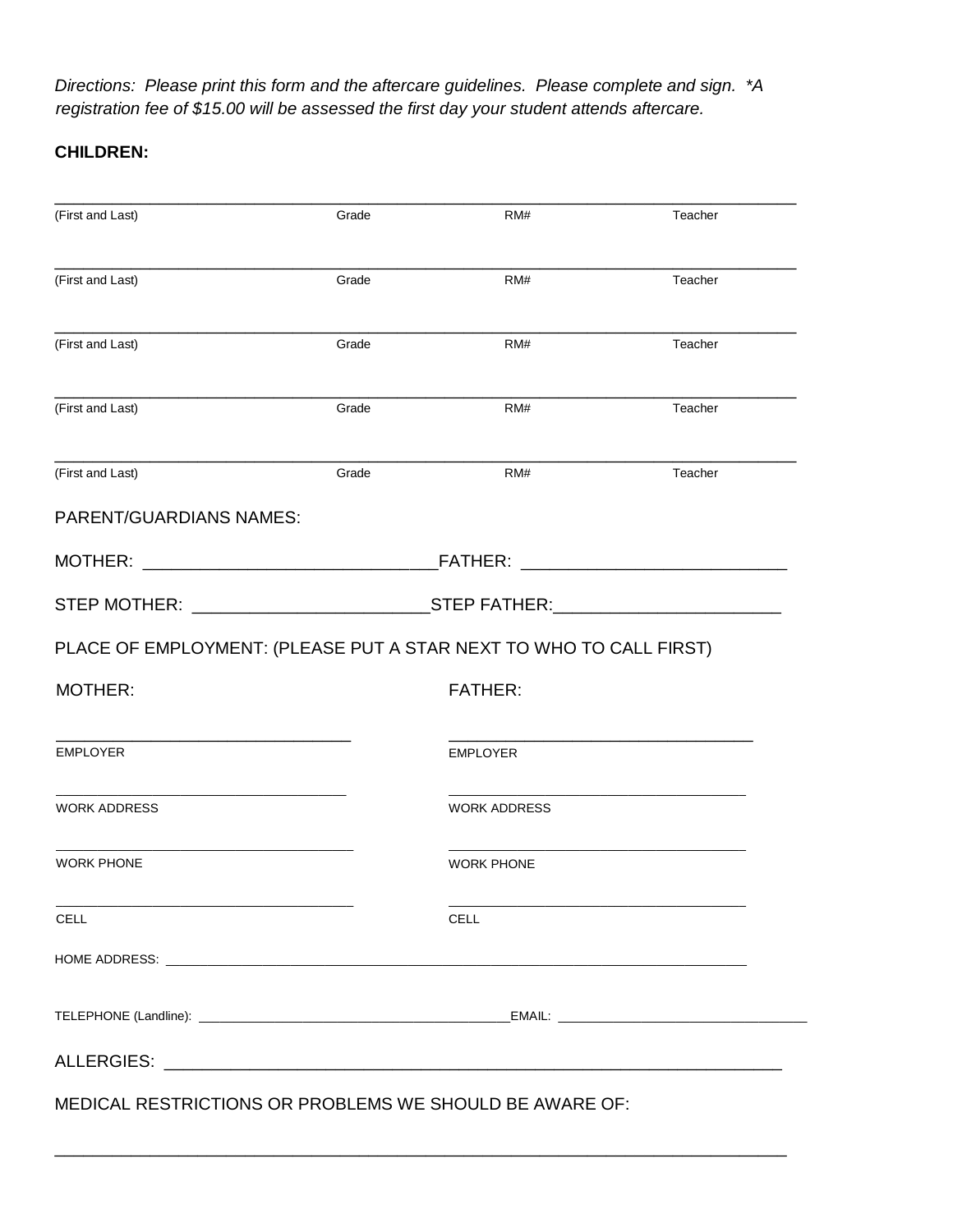MEDICATION:

*If your child is to take medication, a note must be sent for each specific date and time. Remember the school office closes at 3:00 so medication left in the office cannot be obtained by a staff member.* 

|                                                                                                                    |              | ADDRES: _______________________ |  |  |
|--------------------------------------------------------------------------------------------------------------------|--------------|---------------------------------|--|--|
|                                                                                                                    |              |                                 |  |  |
| PERSONS TO CONTACT IN AN EMERGENCY AND PICK-UP AUTHORIZATION                                                       |              |                                 |  |  |
| the control of the control of the control of the control of the control of the control of<br>NAME                  | <b>PHONE</b> |                                 |  |  |
| <b>NAME</b>                                                                                                        | <b>PHONE</b> |                                 |  |  |
| <b>NAME</b>                                                                                                        | <b>PHONE</b> |                                 |  |  |
| <b>NAME</b>                                                                                                        | <b>PHONE</b> | <b>CALL FOURTH</b>              |  |  |
| THE FOLLOWING INDIVIDUALS MAY NOT PICK UP THE CHILDREN FROM AFTERCARE AND<br>WE SHOULD BE NOTIFIED IF THEY ARRIVE: |              |                                 |  |  |
| 1.)                                                                                                                |              |                                 |  |  |
| 2.)                                                                                                                |              |                                 |  |  |
| 3.)                                                                                                                |              |                                 |  |  |

## **Program Ends at 5:45 PM**

If your child is not picked up by 5:45, one of the above people will be contacted and a late fee assessed according to the St. Barnabas Aftercare Program Guidelines.

By registering for the program and signing this form, our family is stating that we have read the St. Barnabas Aftercare Program Guidelines from the school website.

| Parent(s)  |       |
|------------|-------|
| Signature: | Date: |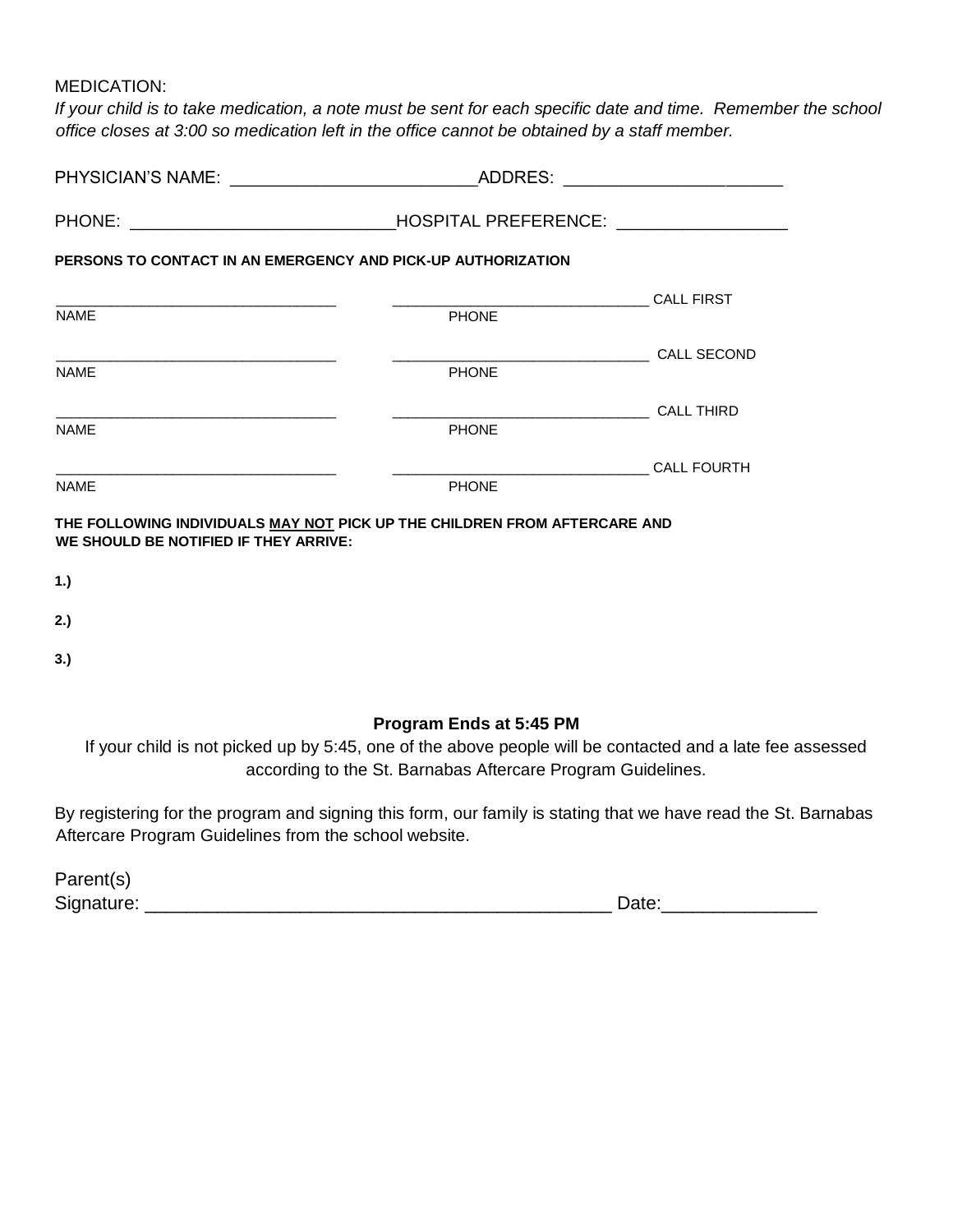## **2020-2021 Purpose of the Program**

St. Barnabas School is providing a consistent and quality childcare alternative to parents who are unable to be available to supervise their children when school is not in session. The Aftercare School Child Care Program is not designed to be an extension of the school day, and as such, the program does not impose strict education curricula. Instead, a more openminded setting is provided where children will be allowed to pursue their own interests, complete their required homework, and explore new interests as well.

#### **Registration**

Parents interested in enrolling their child in the program must complete all registration information. Parents must agree to keep the information on the registration forms updated as necessary throughout the year. Parents using this program on an occasional basis are still required to complete a registration form. Last minute registration can only be made in an emergency situation by calling the school office. A \$15.00 registration fee will be assessed the first day your child/children attends aftercare. It will be included on your first bill. If this fee is not paid, your child will not be able to attend the St. Barnabas Aftercare Program.

#### **Pick-Up Procedure:**

Step 1: Call ahead at extension 277 stating the names of the children to be picked-up.

Step 2: Enter Door 2 (The Main Entrance) and go to McNally Hall

Step 3: A staff member will bring your child to you. Until our staff members can link a child and care provider by sight, they will ask to see your ID. Step 4: Sign-out your student(s).

## **Contacting the Aftercare Staff**

A phone will available in the hall in case of emergencies. PLEASE NOTE: The school office closes at 3:00 PM and therefore the aftercare staff cannot be reached by calling the office. If you need to contact the Aftercare staff, please use the number provided to you.

## **Aftercare Hours**

The program will be in session from 2:45-5:45 on all days that school is in session according to the school calendar with the following exceptions - Good Friday and the last day of the school year. Please refer to the monthly school calendar and the weekly newsletter for changes in schedules. In case of school closings (weather etc…) THE AFTERCARE PROGRAM WILL NOT BE OPEN. When school dismisses, at 1:00, aftercare will be available at a slightly increased fee. Please see below.

#### **Payment Procedure**

All payments may be made through the school office by checks made out to St. Barnabas with Aftercare on the memo line. Statements will be sent home on Mondays for the previous week. Cost of Aftercare will be as follows.

|                         | $2:45 - 4:00$<br>(Pick Up<br><b>Before</b><br>Snack) | Or Pick Up After<br>Snack<br>(Anytime after 4 to<br>5:45) | After 4 Every Day<br>for 5 Days<br><b>Weekly Rate</b> | <b>Early Dismissal</b><br>$1:00 - 2:30$ | <b>Early Dismissal</b><br>between 2:30 until 5:45<br>(includes snack) |
|-------------------------|------------------------------------------------------|-----------------------------------------------------------|-------------------------------------------------------|-----------------------------------------|-----------------------------------------------------------------------|
| 1 Child                 | 5                                                    | 12                                                        | 60                                                    | 5                                       | 14                                                                    |
| 2 Children in<br>family | 9                                                    | 19                                                        | 95                                                    | 9                                       | 21                                                                    |
| 3 in family             | 11                                                   | 21                                                        | 105                                                   | 11                                      | 23                                                                    |
| 4 in family             | 14                                                   | 24                                                        | 120                                                   | 14                                      | 26                                                                    |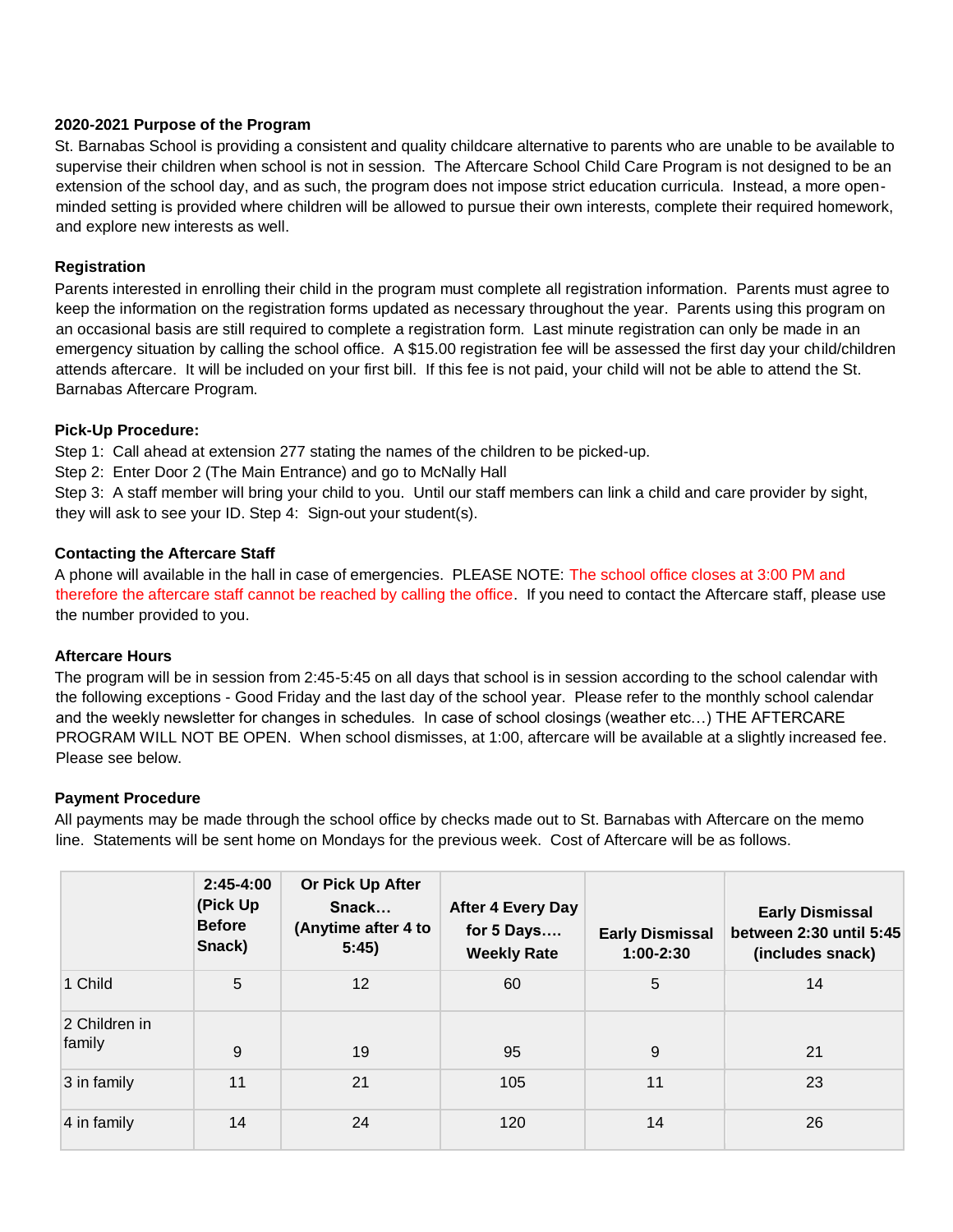| 5 in family | . .<br>י<br>$\sim$ | __ | ___ |  |
|-------------|--------------------|----|-----|--|
|             |                    |    |     |  |

Payment can be accepted by the Aftercare Staff: The Aftercare Staff will turn payments into the school office. Individual accounts will be updated on a weekly basis and fees will be assessed. Late notices will be sent home with students and via email if necessary. **If you become more than 30 days past due with your aftercare payments, we reserve the right to refuse your child in aftercare and other arrangements will need to be made for your child. Please do not hesitate to communicate any problems regarding payments with the aftercare directors.**

#### **Late Fees**

The program ends daily at 5:45pm. The late fee is \$15.00 per child if your child(ren) is/are picked up between 5:456:15pm and an additional \$15.00 per child for anytime after 6:15. (\$30 total for one child if after 6:16 pm). The late fees will be due the week that the child is picked up late. Please note that our staff's time is important to them as your time is to you and as they may have things going on during their evenings it is important to them that children are picked up on time.

After 6:00pm the staff will call the Parents and emergency contacts to pick up the child. The program director will stay with the child until the situation is resolved. Your Child's enrollment may be terminated for repeated late pick-ups.

#### **Snacks**

A snack will be provided by the staff daily. We will offer a healthy snack option along with milk or water at 4:00pm daily. If you wish to send an additional snack with your child that will be fine. The snacks sent in should however not be candy and gum is not allowed.

ALLERGIES TO FOOD AND DRINK ARE TO BE NOTED ON THE REGISTRATION FORM.

### **Homework**

Students may work on homework at anytime during aftercare. Between 2:45-3:15 all students will have a required homework time. It is important to our program that homework is a priority for our students. We do understand that not all grade levels will have the same amount of homework and will have other educational activities (ABC Mouse, puzzles, etc….) available for the students. We will have access to the computer lab for IXl and other computer based assignments. Older students and staff will be available to help with homework as well.

## **Safety and Emergencies**

IN THE EVENT OF A SERIOUS MEDICAL EMERGENCY, STAFF WILL PHONE THE EMERGENCY DEPARTMENT AND THE PARENTS, AT NO TIME CAN STAFF MEMBERS TRANSPORT CHILDREN.

Children will be signed in daily by the staff. Once they are signed in, they may not return to their classrooms without the supervision of the aftercare staff. Only those individuals authorized in advance by the parents will be allowed to pick children up. Parents are responsible to provide those names to the staff on the registration form. Parents need to notify the school office/aftercare staff if different arrangements have been made for their child/children to be picked up. The St. Barnabas School Aftercare Team will check IDs until they can easily name the child and the parents that go together.

## NO CHILD WILL BE DISMISSED UNTIL SIGNED OUT BY A PARENT OR PERSON AUTHORIZED TO DO SO

If a child becomes ill while at aftercare the staff will notify the parents, if the parents are unavailable other arrangements will need to be made to pick up your child.

## **Special Notes**

**Aftercare will be closed on; October 9 th, December 18th , April 2nd Good Friday, and the Last Day of School.**